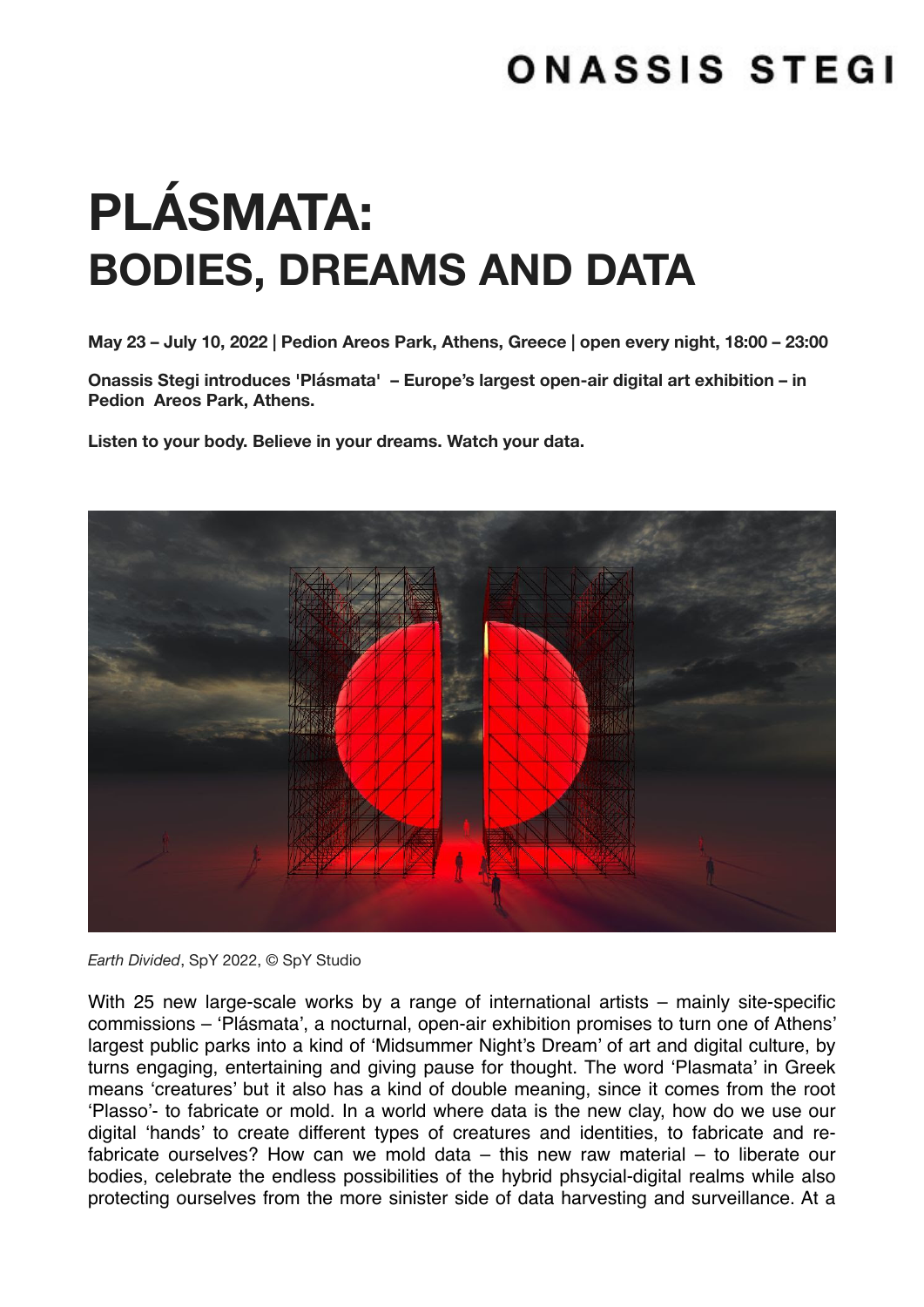time when we have become both the gods and the slaves of our new creations, how can we use digital culture to connect humanity rather than divide it?

The 20-meter high 'Earth Divided' site-specific installation by the Madrid-based artist SpY epitomizes some of these questions. This image of a huge red planet cut in two points to the fact that we are in an era of polarization across the globe – yet while political, military and social divisions rage, often exacerbated by digital social media – the planet we all share continues to heat up.

Almost as an echo of this piece, the exhibition also includes 'Another Moon' by the Seoulbased artist collective Kimchi and Chips, a work whose 40 solar batteries collect the energy of the Athenian sun by day to power laser beams that create an artificial moon at night, hovering 70 meters above the ground. Some other works include a 'Happiness', a humanoid handing out medicine in an abandoned pharmacy at the edge of the park by the Dutch artist Dries Verhoeven and a multi-coloured visualization of quantum memories by LA-based artist Refik Anadol.

As part of the exhibition, NOWNESS will curate an algorithm-free screening of short mainly Instagram - films on large screens at the park's former amphitheater. This presentation disrupts the digital platform's practice of serving content determined by an algorithm to viewers on their personal devices, returning viewers to a collective viewing experience in a public space where they watch - or don't - free of digital tracking.



*Eclipse,* Tony Oursler @Thibault Voisin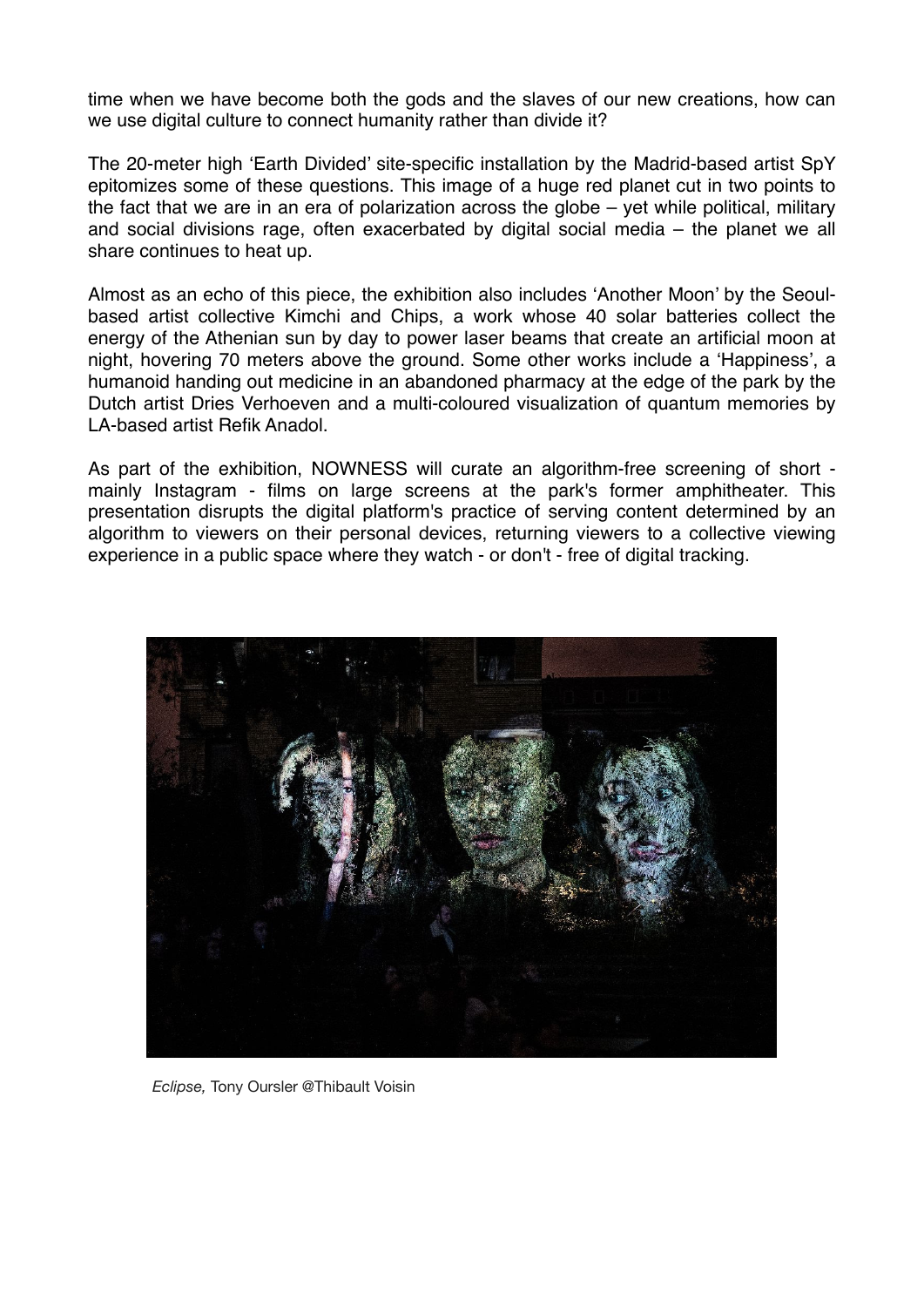Returning to Pedion Areos Park for a second year, and following on from the successful 'You and AI' exhibition there, Onassis Stegi is picking up where it left off. If 'You and AI' tackled artificial intelligence and the ways in which we situate ourselves in relation to it, this year's exhibition – "Plásmata: Bodies, Dreams, and Data" – explores the body, be it ours or another's. Be it individual or collective, human, non-human, or – ultimately – planetary. Digital technology is both entering into the human body and extending it beyond its bounds. This network of bodies, an offshoot of both surveillance and entertainment technologies, is calling upon us to seek out the very limits of the 'plásmata' ('beings', 'creations', 'creatures' or "imaginary things" in the Greek) that we ourselves create and actually are.

How do we understand gender within a digital setting? How do we see our own selves in the reflections we ourselves create? What does disability mean, or the extension of our abilities? How do pharmaceutical and medical technologies help mold our intentions? What sorts of bodies does a machine imagine, and how can it make them? What kind of a body is created by platforms that engender job insecurity? What is signified by the nonhuman body and how does it express its own subjectivity? What does the ever-expanding digital economy entail for the planetary body that is the earth?

Onassis Stegi decided on Pedion Areos Park as a setting once more – a space that started out as an army training ground before becoming a recreation ground for the city's inhabitants – in order to speak about the body not just as the locus of subjectivity, but also as the field of personal, political, and social conflict, as the core of both pleasure and pain, and ultimately of our very existence.

'Plásmata' – which runs from May 23 to July 10, 2022 – opens at the statue of King Constantine I of Greece (1868-1923) and reaches all the way to the Alsos Theater and the pine forest that lies beyond.

This year, the exhibition will follow pathways that invite us to discover parts of the park that are not generally known to the general public. We are encouraging exhibition visitors to explore those Pedion Areos areas that run alongside Alexandras Avenue – the side where the statue of the goddess Athena stands – and to wander around the digital pavilions and events sited in the clearings and flowerbeds hidden away inside the park.

This is a conscious curatorial approach that allows visitors to engage with the exhibition in Pedion tou Areos' most popular areas before losing themselves within the park in order to discover startling exhibits, collective activities, and events. Just like last year, the rationale is one of curated serendipity, with three suggested routes through an exhibition that is nevertheless accessible every which way: engaging with one exhibit means at least one other is in sight, and so visitors can immerse themselves in this nocturnal exhibition.

Pedion Areos, designed to pay tribute to the heroes of Greek independence and now a public park, remains an evolving collective space, where Greek and immigrant communities mix to explore this green oasis in the heart of the city. Its Plásmata are inviting you in to discover it.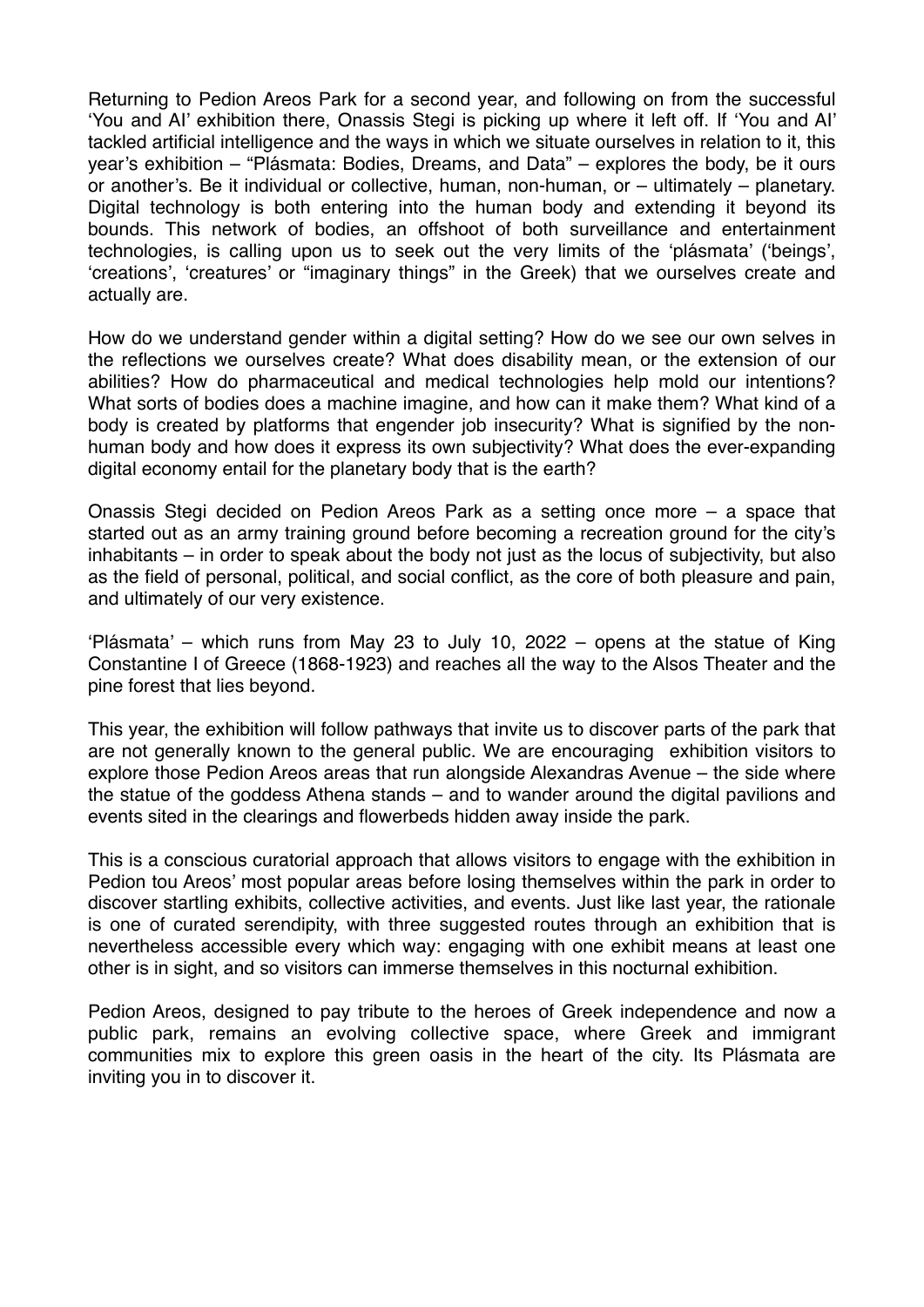

*Happiness,* Dries Verhoeven. Photo Willem Popelier

#### **Participating artists:**

Morehshin Allahyari, Refik Anadol, LaTurbo Avedon, The Alternative Limb Project, Ekene Ijeoma, Frederik Hayman, Keiken, Kimchi and Chips, Nick Knight (SHOWstudio), Marshmallow Laser Feast, Eva & Franco Mattes, Christian Mio Loclair, Tony Oursler, Maria Papadimitriou, Eva Papamargariti, Annie Saunders, Sensorium, SpY, Superflex, Dries Verhoeven, Cecilie Waagner Falkenstrøm, Saya Woolfalk, Liam Young. Film screenings curated by NOWNESS.

**Curatorial Direction:** Afroditi Panagiotakou, Onassis Culture **Curator:** Irini Mirena Papadimitriou, [FutureEverything](https://futureeverything.org/) **Executive Director/ Scientific Advisor:** Prodromos Tsiavos **Commissioned and produced by Onassis Stegi** With the kind support of Region of Attica

#### **Read more**

<https://www.onassis.org/whats-on/plasmata>

#### **About Pedion Areos Park**

Pedion Areos Park constitutes the heart of a new Athens – a multicultural Athens brimming with diverse communities – but also a place where public space is being discovered anew, where young people are being brought together with older citizens, and where the digital encounters the physical, public meets private. From the statue of King Constantine I to the Gardenia café, and from the Water Course to Economides Square, Onassis Stegi's exhibition is entering into discourse with the space, the place, and us all.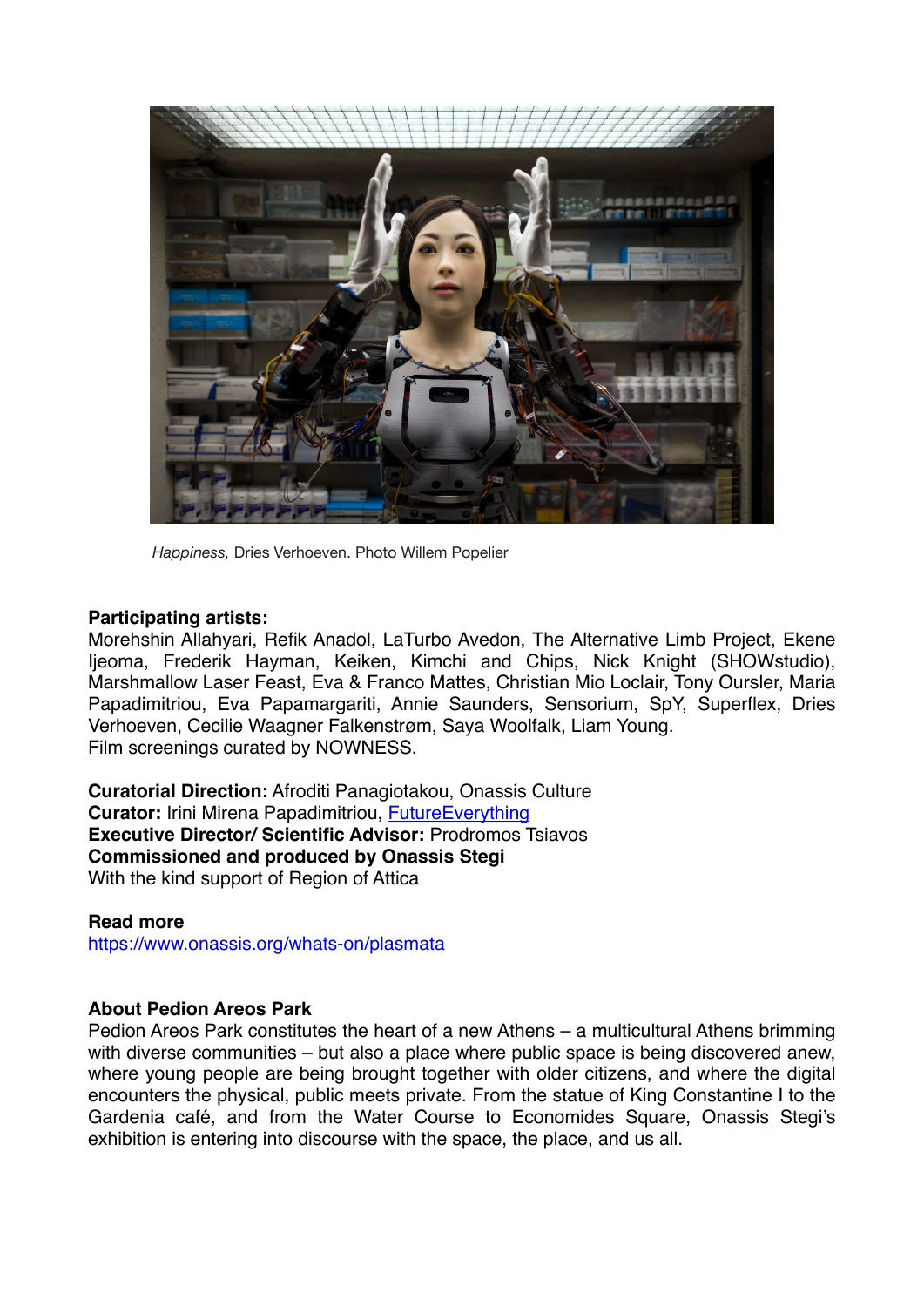#### **Onassis Stegi at Pedion Areos**

['You and AI: Through the Algorithmic Lens'](https://www.onassis.org/whats-on/festival-you-and-ai-through-the-algorithmic-lens) (24.06.21 – 25.07.2021) was an exhibition at Pedion Areos exploring how algorithmic systems are constructed and defined, and by whom, and how they impact and reshape society and our perception of the world. This exhibition included an exhibition at Pedion Areos in Athens, as well as online experiences, conversations and participatory sessions on artificial intelligence, creativity and ethics and attracted more than 80,000 visitors.



*Another Moon*, Kimchi and Chips @Jochen Tack

#### **ONASSIS CULTURE**

Onassis Culture – centered around the performing arts centre Onassis Stegi ('shelter' and 'roof" in Greek) and its various other cultural spaces in Athens – is Onassis Foundation's cultural arm. Onassis Culture focuses on Athens as a centre of global contemporary culture through a series of initiatives and works set within the city. Bringing international culture to Athens and Greek culture to the world, the foundation operates internationally and has activity in New York and Los Angeles. Onassis Culture promotes dialogue about democracy, social and environmental justice, racial and gender equality and the human rights of the LGBTQIA+ community through talks and events. Supporting artistic development, creation, and experimentation across a range of media, Onassis Culture produces performances, films, exhibitions, digital media, publications, documentaries, podcasts and hybrid works, and offers fellowships and residencies both to emerging and established artists. With a constant online presence through a dedicated Youtube channel, Onassis Culture creates content for the present moment: culture connected to the here and now that becomes a way of life, embracing the local made global and the global made local.

<https://www.onassis.org/culture>